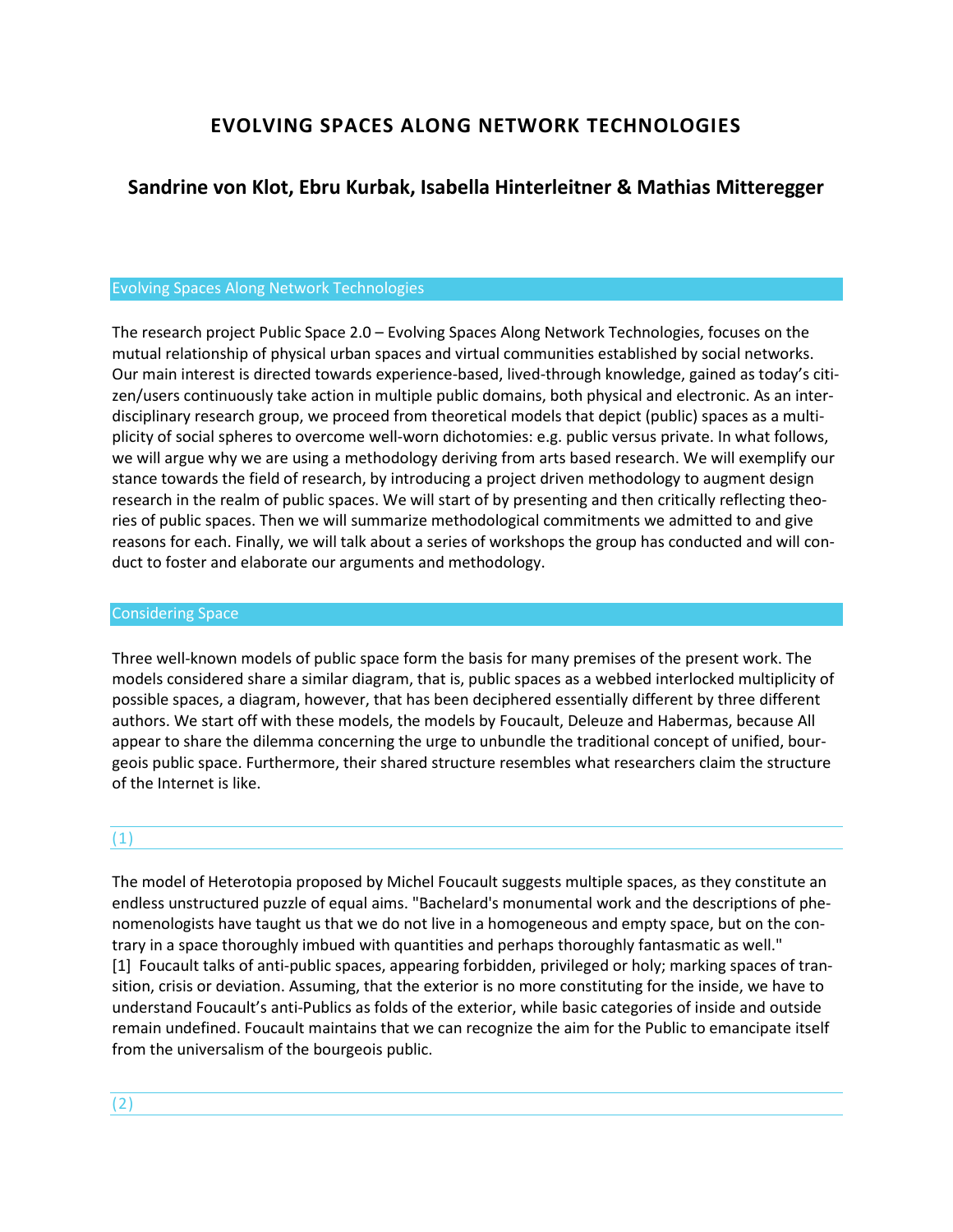Another model promoted by Gilles Deleuze envisions subtly differentiated urban public spheres: the literary public sphere no longer differs from the partly political, subcultural, or artistic public sphere. He rejects a possible outside or center, but rather envisions a de-centered space system, naturalized, nonpolitical, occupied with natural metaphors, almost like a substance rather than a spatial category. "The State no longer has its disposal the political, institutional, or even financial means which would en-

able it to fend off the social repercussions of the machine; it is doubtful whether it can eternally rely on the old forms like the police, armies, bureaucracies, even trade union bureaucracies, collective installations, schools, families." [2]

## (3)

Finally, the Habermasian model renders the public as some kind of super-brain, a space of rational, informal and normative deliberation. However, the plurality of partial public spheres is absorbed by a positive principle of communicative reason, as assumes that public affairs by nature lead to democratic processes and the increase of collective reflection. [3] Habermas therefore relates to one great Public in which citizens may exchange arguments autonomously about how things are run. But in his model, the public takes on a higher order of meta-public, as the dimension of the public does not include public phenomena such as mass media as non-reasoning public instance.

## CRITICAL REMARKS

For the present project and paper, we find ourselves in need of appropriating, if not redefining, these contemporary models describing means of space production. The models we mentioned shall help us to specify an appropriate methodology to approach the kinds of spaces produced by virtual world overlapping physical ones. Jürgen Habermas, as he tends to unify public space by rationalizing its conflictuous potential, denies existing social antagonism as inherent paradigm of the public today. In the context of democratic systems, any dimension of public affairs would by definition reproduce democracy in its constituting structure of meaning, as non-democratic impulses would equally remain external to the list of criteria describing public domains. In this sense, he stays with a traditional, humanist notion of hegemonial space, denying crucial distinctions between society and its constitutive elements. Today, economic demands are presented at the same ontological level as for instance cultural demands. Class politics have to construct and articulate a common chain of equivalences with others in the field of politics. Ever since the introduction of digital networks, the concept of hegemonial space no longer seems congruent with current readings of complex space phenomena detached from antagonism and ideology.

Following the post-Deleuzian assumption, the Internet takes on characteristics of a social, public realm. Functioning as floating space system without centers, the main focus became directed at the negation of hierarchy and central organization. Hence, from political theory we have learned that no system ever exists without a center, but then there is none not aiming for centrality as every signifying system aims for symbolization. Total absence of centrality would eventually lead to a radically static status: "Therefore if the Internet was without center, we then had no dislocation which would imply no production of meaning, a frozen world of complete transparency in which every sign would be forced to stay with its natural reference." [4] Taking this as a convincing argument against any further space analogy, we once more turned turn back in history to the methodology of the Situationist movement, established in the late 1960s by the Situationists International. Often associated with the 19th Century mode of "flâneurie", which was introduced mainly in the texts of Charles Baudelaire and Walter Benjamin, the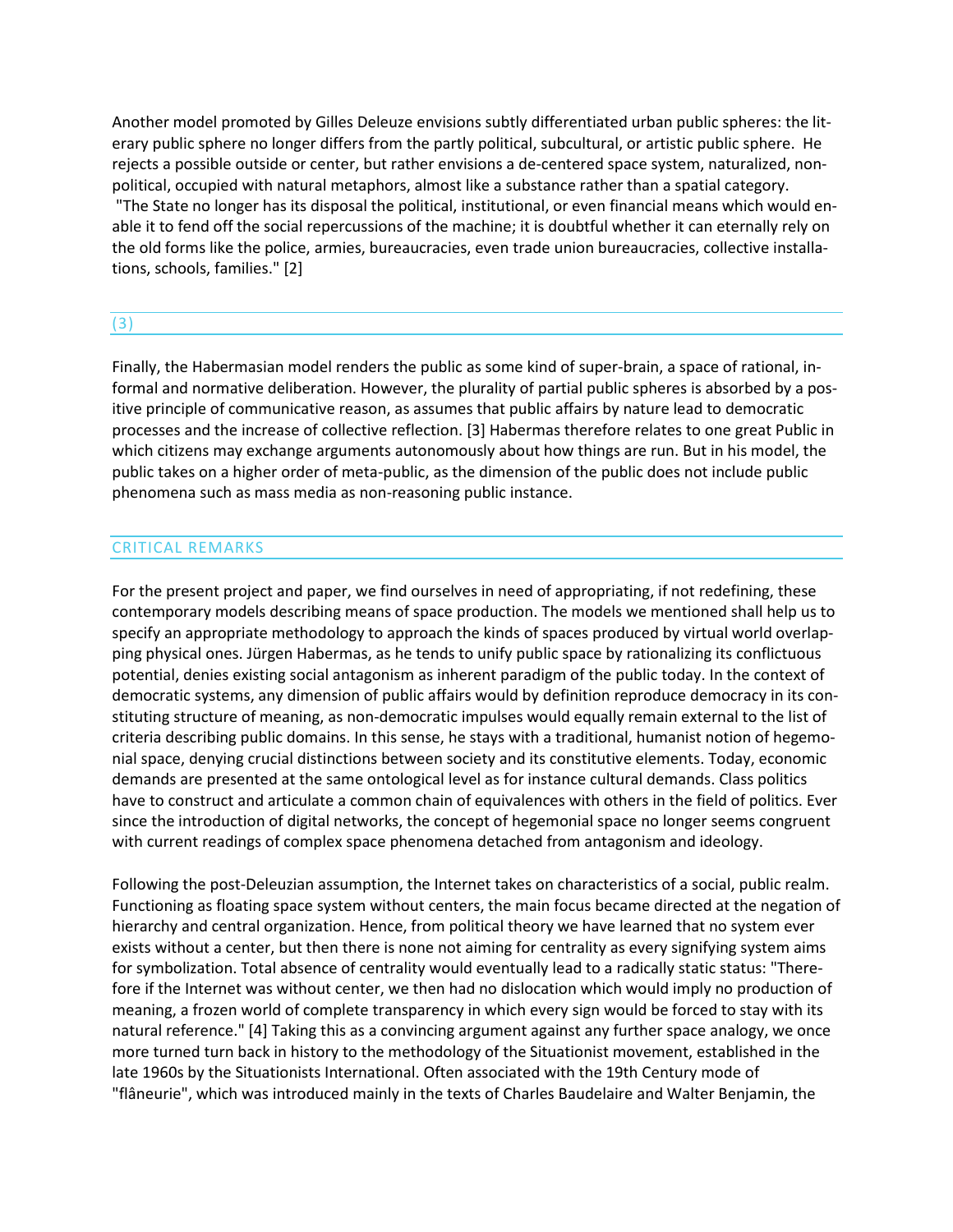act of moving in the city took on expanded meanings after 1960s through interventions that were carried out by the Situationist International. When the small group of Situationists teamed up to critique authoritarian strategies of urban planning, one of their interests was what urban planners chose as relevant for their considerations. Taking the subjective view into account, Situationists argued that the city is a collage of individual images stitched together, overlapping and intersecting.

## CONSTITUTIVE ASSUMPTIONS

As portable, pervasive, location-sensitive, intercommunicating devices converge with social practices, technologies have become increasingly useful to groups as well as to individuals. [5] The power of smart mobs reaches back to practices surrounding trust and cooperation, as they are being mediated by new communication and computation technologies. [6]

Digital networks have introduced properties such as decentralized access and distributed outcomes, simultaneity, and interconnectivity. While in electronic financial networks distributive effects have led to higher levels of control and concentration in global capital market, in electronic activist networks properties contribute to distributive outcomes: greater participation of local organizations in global networks help constitute transboundary public spheres centered in multiple localized types of struggles. "These are politics which are partly embedded in non-digital environments that shape, give meaning to, and to some extend constitute the event. These forms of activism contribute to an incipient unbundling of the exclusive authority, including symbolic authority, over territory and people we have long associated with the national state." [7] The Sociologist Saskia Sassen refers to "layer ecologies", by which technological properties start to become mobilized. Former unitary bodies of knowledge belonging to specific categories were often housed in closed institutions, start to become disassembeld in small pieces across diverse institutional ordering systems, which then can feed into new conditions including the political, economic, technical, cultural and subjective. The placeless world of wireless communications starts to interact with the place-specific networked computer chips that are beginning to infiltrate buildings, furniture, and clothing. The emphasis lies less on the empowerment of people but rather around the significance of becoming actors.

### Methodological Commitments

What the Situationist did and how they did it has a second very important implication crucial to the research project we are engaged in: leaving the save haven of theory, taking part in the field we observe, we also substitute objective view to subjective vista. The very possibility of objectivity in the sciences has been questioned by many postmodern thinkers, our methodology seeks no objectivity but intermingling of various points of view. Those points of view, we felt must not leave aside the view of the actor. The Situationists actively engaged in urban public spaces in bodily means through invented techniques such as the dérive and aimed at capturing subjective experiences through psychogeographic mapping. Influencing other conceptual art movements like Fluxus and Performance Art, the Situationists provided a relevant base for thinking about how individuals may reconfigure political meanings of public spaces. This practice and theory we found to be very helpful to communicate between the fields and points of view.

Based on interdisciplinary collaboration, we cannot be content with pure theoretical reasoning. We found it to be seminal to embed theory in practice and inform it with methodologies established in the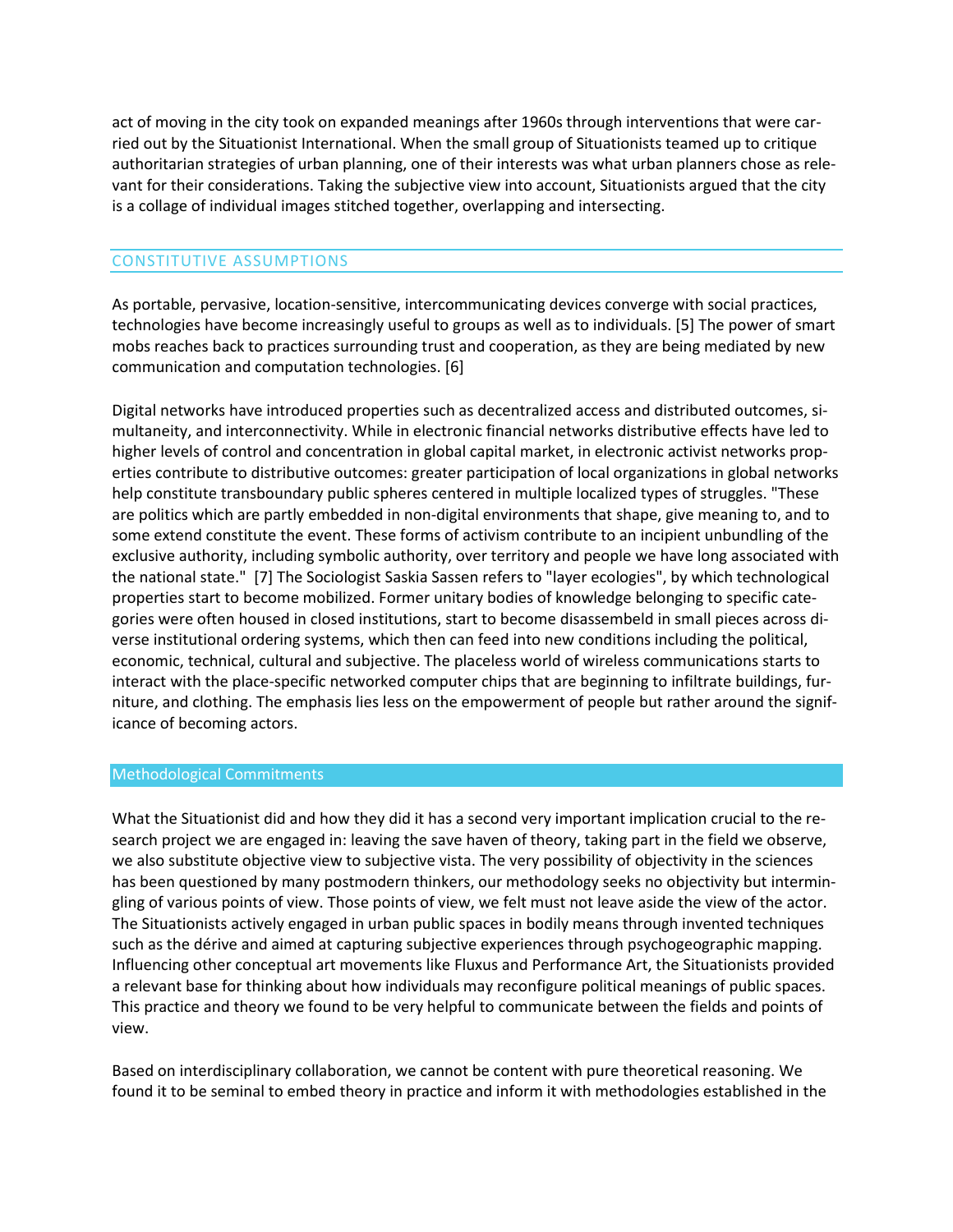long line of art projects, staged in Western public space. We feel that it is insufficient to only observe and describe public spaces. We felt it is essential to engage and participate in the medium to gain more thorough insight.

Working in the much discussed and little settled filed of "arts-based research" we have to brave methodological discussions, discussions we find necessary to outline in that paper. Our primary premise is staging our arts-based research as a practice with a distinct focus, but with an open-ended process. We set as an experimental procedure in this context, as a journey that could be driven by a desire for discovery in a collaborative environment and shaped along the way through steps taken one after another. Our approach can be identified with what Donald Schön would call "reflection in action", that is to say, to be able to accumulate knowledge on what one works on, while working on it. Thus, we were required to set a process that might allow 'potentiality' to last forever, to define the theme and direction as clear as possible, but at the same time, to avoid forming predetermined estimates for the results.

Going there, engaging, working in those virtual and physical public spaces, is part of that process. As researchers we include discursive fields an increasing list of art projects have opened.

#### Exemplifying methods

The piece Free the Listening, Joo Youn Paek exemplifies what we seek to expose. She proposes new possibilities for temporary intimate sharing environments to appear. Paek fits a pair of headphones with an additional pair of earpieces that face out, so that total strangers would feel invited to lean over and share the experience of listening to music with the wearer. By making a minimal adjustment in an ordinary everyday technology, Paek ruptures the image of self-sufficient individuals that move in the city within self-enclosed bubbles of sound. The wearer becomes an active provider of a personal choice of resources, as well as capable of playfully influencing others.

Another project that modulates personal sound environments in urban contexts is the Sonic City by Ramia Mazé, Margot Jacobs and Lalya Gaye. The wearable interface of the Sonic City uses gestural movements of the wearer as well as environmental influences that are detected by a set of sensors for personal music creation. That is to say, not only the individual becomes the actual producer of the music through simply moving in the city, but also the personal sound bubble becomes highly context aware, unstable and mutable by external factors. Thus, this piece portrays another type of human agent that creates shared environments not necessarily by actively providing resources, but quite on the contrary, by becoming sensible and capable of mindful observation, absorption and inclusion.

Investigating in the spaces created virtual and physical we make us of projects and inform them with theory. Working as a group that includes engineers we appreciate the hands-on approach the field uses and used to gain their insides. As a critique, we think that especially in the race for theory, the will and courage get the hands dirty has suffered in the last years, or, to be exact fieldwork labeled non-scientific was seldom recognized by those producing the texts. This kind of scission was alien to the Situationists and so it is to our group.

A project we build and tested seeks possibilities to help, assist and foster researchers in public space, by providing a set of sensors and recording tools for fieldwork. These tools can be rearranged and adapted according to the needs of a certain task.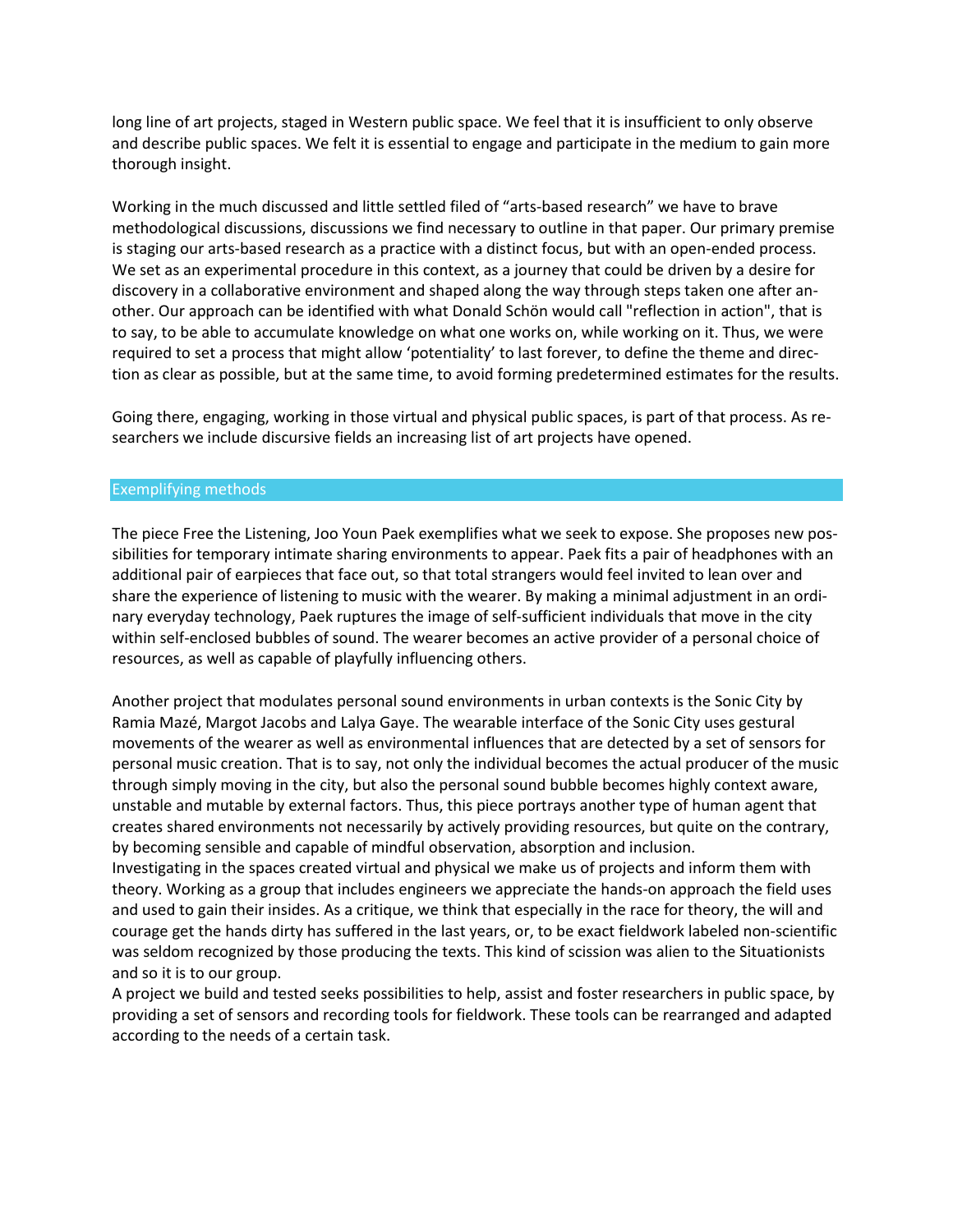#### Mobile Sensor Data

We built a kit researches, especially in academically context, can wear to aid and augment their research in as well physical and virtual public spaces. We want to establish a tool that can help to record, track and detect phenomena in the spaces enquired upon, but not ignoring or limiting the interpretation skills and theory building of the researchers: we are not doing what is called hard sciences but building a prostheses for researchers to boost their fieldwork.

### Design Research Augmentation Kit: The First Prototype

The first kit was tested in a workshop at PennDesign in Feburary 2011. We provided the students with a wearable device that allowed them to sense and store a variety of data while on the move in urban spaces. The students were encouraged to creatively employ the kit in tracing phenomena concerning their spaces of interest and visualizing their research. Conducting the workshop, our main concern was to engender 'agents' that can mindfully get closer to the phenomena of interest. Second, we aimed to observe how the awareness of being augmented by such technology could foster creativity in different ways. Throughout a weeklong workshop, students developed projects that spread from what sociology refers to as "breaching experiments", to performative pieces, to spy-like endeavors and 3d animations that made use of the registered data.

The wearable kit was composed of two devices that registered two types of data: (1) The environmental device collected data concerning the agent's immediate environment such as GPS position, surrounding WIFI networks, as well as temperature, lig sound ht and intensity. This device was composed of custom built environmental sensors connected to a small notebook that ran the recording and synchronizing software, all wrapped within a shoulder bag. (2) The personal device on the other hand, was a smartphone with a special recording software that kept track of personal communication activities of the agent, such as phone call and SMS logs, visited URLs, and taken photographs.

#### Reflection in Action

The workshop started with our introduction to the software and hardware of the wearable kit to students and progressed with setting up individual project proposals as well as developing research strategies for each project. Our interest was not only focused on the concrete results, but also on the ways students appropriated the kit in their field trips as well as their individual impressions and excitement about the experience. In personal meetings, we observed how students carried out a "reflection in action," spinning in their theories back and forth, building, testing and revising them along the process.

#### Techno-Artifact as Reflector

At this point it is important to state that the technology used in this first experiment is by no means meant to be permanent; it is fully open for debate and to be continuously improved. Our aim is to avoid treating the technology as an ultimate solution, but to understand it as an artifact open for evolution. Thus, we seek for possibilities for future students with little or no experience to be engaged in developing hardware and software and manipulating the wearable kit. We believe this approach will let us examine the kit as an artifact that has been informed by various public spaces at a later point in the project. Looking at the kit, we might get a chance to acknowledge a collection of subjective views on public